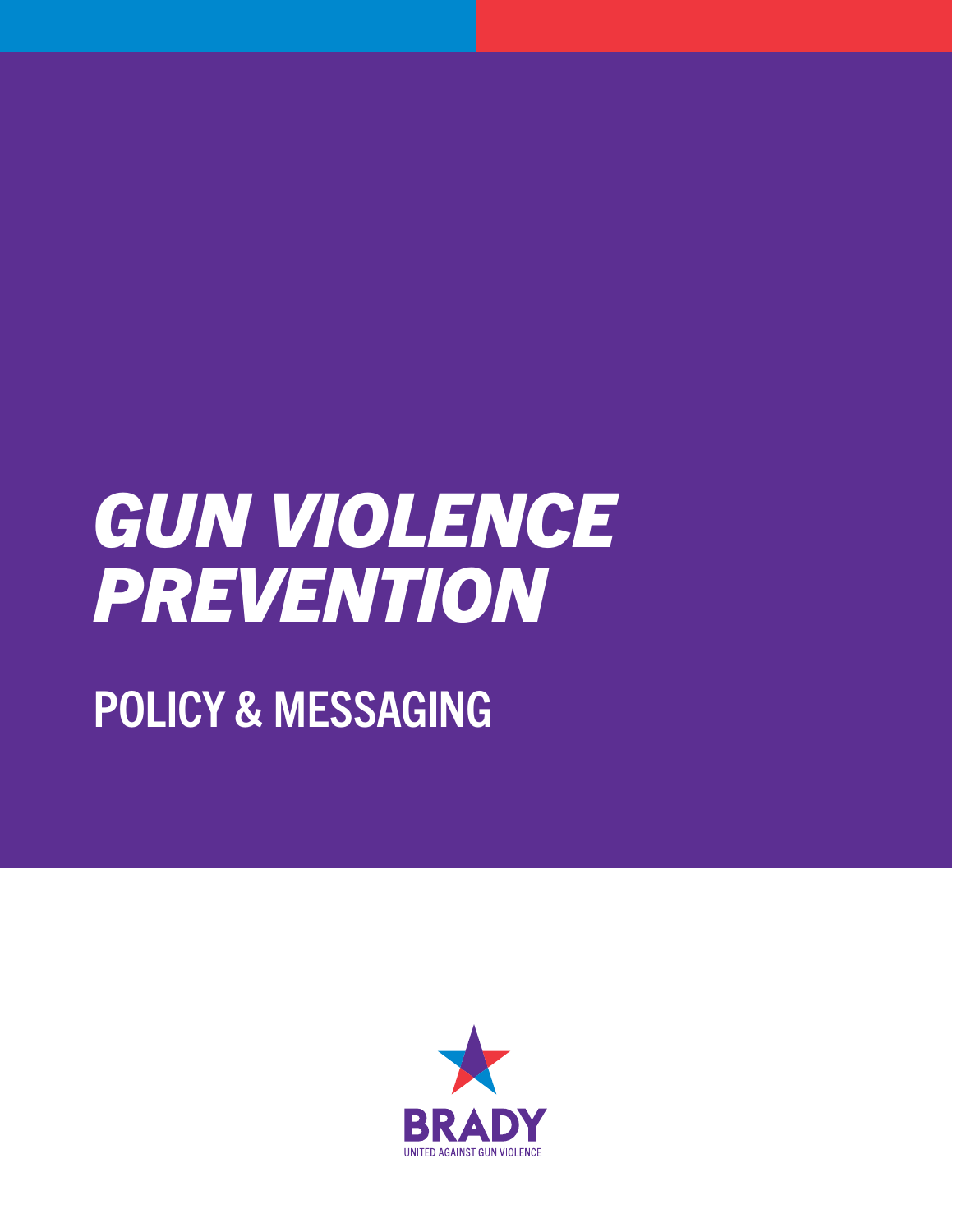## TALKING TO VOTERS ABOUT GUNS AND GUN VIOLENCE PREVENTION

Policies surrounding firearms and gun violence can feel among the most polarizing in our political discourse today and how you present your message on gun violence prevention will be paramount to its effectiveness. Most importantly, discussions on firearm policy should never be framed as anti-gun, but instead as pro-safety, pro-responsibility, and pro-public health. Regardless of where they are from, when legislators and candidates are able to effectively communicate policies that prevent gun violence, polls consistently reflect they are able to win over constituents because of their positions rather than inspite of them.

Finding common ground is the best way to open any persuasive discussion on gun violence prevention. Identify ideals that unite — like respecting constitutional rights, while also preventing gun deaths — and focus on those. Once common ground is established, offering facts and statistics in a constructive (did you know?) manner can invite them to consider their positions without assaulting their convictions. It also offers them an opportunity to reengage on the issue with you and feel heard.

Don't be afraid to disagree with voters, but make sure that an effort has been made to find common ground, that you remain open to their concerns, and that you don't get defensive. Any conversation on gun violence prevention that ends with an opportunity for further discussion is a step in the right direction.

Below, we have compiled an extensive list of important facts and talking points on gun violence in America.

While we hope you will keep this information to better educate yourself on the issue, we recommend that you learn just a few points from each that will resonate best with your constituency to help in your discussions with them.

### GUN VIOLENCE STATISTICS AND TALKING POINTS

#### BASICS ON GUN VIOLENCE IN AMERICA

- Every year almost [40,000 people](https://www.cdc.gov/injury/wisqars/index.html) will die from gun violence in America
- That's over [100 people who are shot and killed](https://www.bradyunited.org/key-statistics#:~:text=Every%20year%2C%20114%2C328%20people%20are%20shot.&text=76%2C725%20people%20survive%20gunshot%20injuries,survive%20an%20attempted%20gun%20suicide) in the United states *every day*.
	- That's one life lost to a gun every 14 minutes.
	- That's the equivalent of a regional passenger [jet](https://en.wikipedia.org/wiki/List_of_regional_airliners) falling from the sky on a daily basis.
- Daily, [2 to 3 times as many people will be shot](https://www.cdc.gov/injury/wisqars/nonfatal.html) and survive their injuries, their lives, and their family's lives, changed forever.
- More people have [died from domestic gun violence](https://www.cdc.gov/injury/wisqars/fatal.html)  [in the last 13 years](https://www.cdc.gov/injury/wisqars/fatal.html) (444,299) than were [killed in](https://www.va.gov/opa/publications/factsheets/fs_americas_wars.pdf)  [combat in every major American war of the 20th](https://www.va.gov/opa/publications/factsheets/fs_americas_wars.pdf)  [Century,](https://www.va.gov/opa/publications/factsheets/fs_americas_wars.pdf) *combined* (426,280 - including WWI, WW2, Korea, Vietnam, and Desert Storm).

#### UNIVERSAL BRADY BACKGROUND CHECKS

- Background checks are the foundation that all other gun laws are built upon.
- Without background checks it is almost impossible to keep guns out of the hands of prohibited individuals or to hold illegal gun dealers accountable.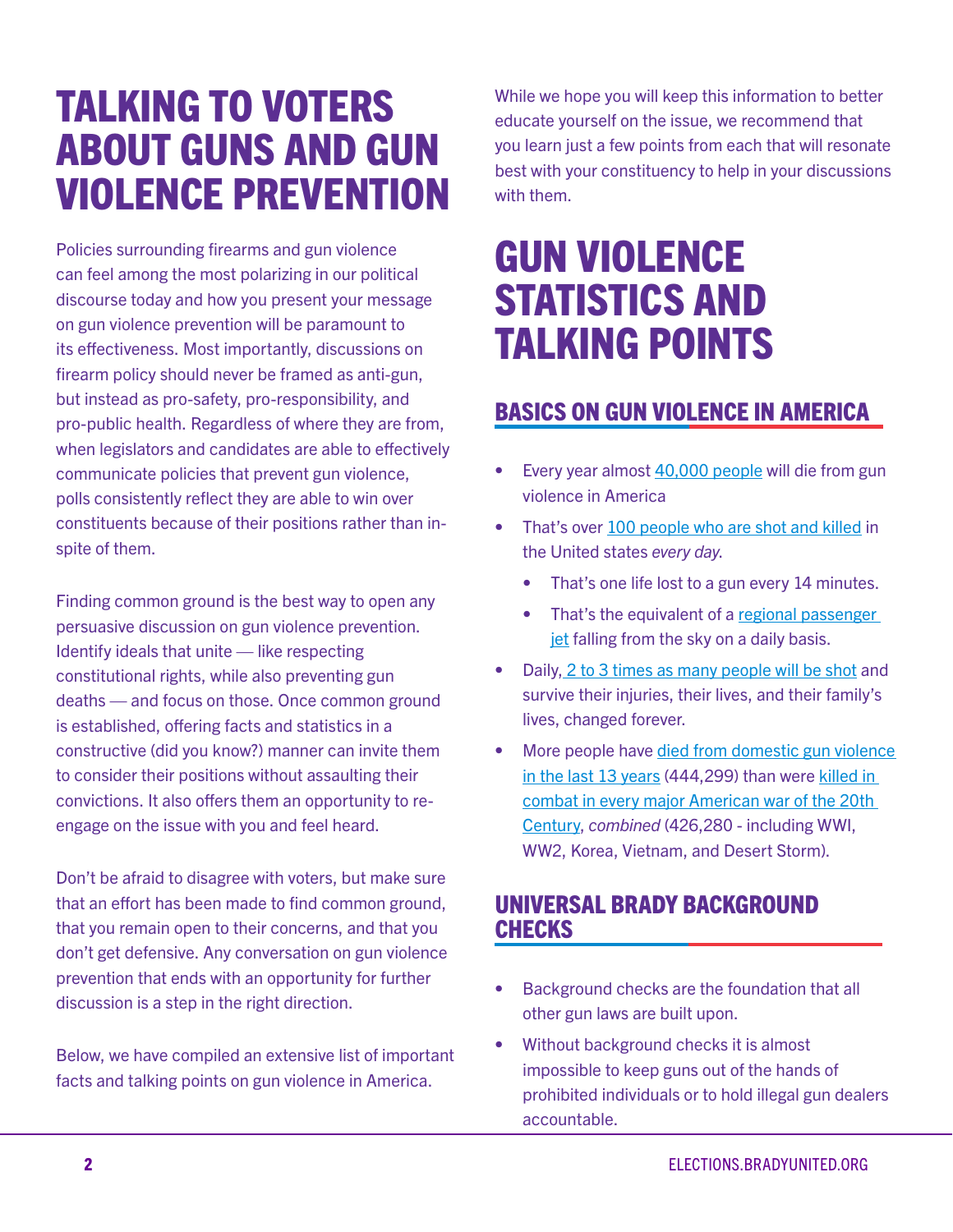- Background checks are incredibly effective: over [3.5 million unlawful gun transactions have been](https://www.bjs.gov/content/pub/pdf/bcft15st.pdf)  [blocked](https://www.bjs.gov/content/pub/pdf/bcft15st.pdf) since the Brady Background Check law went into effect.
	- However, [1 in every 5 guns](https://www.acpjournals.org/doi/10.7326/M16-1590) is sold today without a background check — most of which are sold at gun shows or via the internet.
- Gun homicide rates have been cut in half in the years since the Brady Law was passed.
	- [Gun homicides fell an astonishing 46% from](https://www.pewsocialtrends.org/2013/05/07/gun-homicide-rate-down-49-since-1993-peak-public-unaware/)  [1993 to 2001.](https://www.pewsocialtrends.org/2013/05/07/gun-homicide-rate-down-49-since-1993-peak-public-unaware/)
	- By 2010, the gun homicide rate had dropped 49%.
- All other gun-related crimes dropped substantially as well—assaults, robberies and sex crimes—[were](https://www.pewsocialtrends.org/2013/05/07/gun-homicide-rate-down-49-since-1993-peak-public-unaware/)  [75% lower in 2011 than in 1993.](https://www.pewsocialtrends.org/2013/05/07/gun-homicide-rate-down-49-since-1993-peak-public-unaware/)
- We need to expand background checks to cover all gun transactions, so that prohibited people can't just turn to a private seller on the internet or at a gun show to evade a background check.
- Today, [over 90% of the American public supports](http://maristpoll.marist.edu/wp-content/uploads/2019/07/NPR_PBS-NewsHour_Marist-Poll_USA-NOS-and-Tables_1907190926.pdf#page=3?campaign_id=39&instance_id=11361&segment_id=15808&user_id=5a33e92e8470f397afd80c81663d317d®i_id=78772156&nl=david-leonhardt&emc=edit_ty_20190802)  [conducting a background check](http://maristpoll.marist.edu/wp-content/uploads/2019/07/NPR_PBS-NewsHour_Marist-Poll_USA-NOS-and-Tables_1907190926.pdf#page=3?campaign_id=39&instance_id=11361&segment_id=15808&user_id=5a33e92e8470f397afd80c81663d317d®i_id=78772156&nl=david-leonhardt&emc=edit_ty_20190802) on every gun sale.
- [77% of gun owners](https://www.pewsocialtrends.org/2017/06/22/americas-complex-relationship-with-guns/) support requiring background checks for private gun sales.
- In 2019 alone, over 28 million Brady Background [Checks](https://www.fbi.gov/file-repository/2019-nics-operations-report.pdf/view) were processed by the FBI.

#### EXTREME RISK LAWS

- Extreme Risk Laws (sometimes called "red flag laws" or ERPOs) allow for individuals who are a risk to themselves or others to be temporarily separated from firearms by a court of law, without criminal charges or a permanent prohibition.
- [Nineteen states and Washington, D.C.](https://www.bradyunited.org/fact-sheets/what-are-extreme-risk-laws) have enacted versions of extreme risk laws
- ERPOs are particularly suited to preventing suicide — a study of Connecticut's ERPO law found that

nearly half of all ERPOs resulted in individuals recieving treatment, and that [for every 10-20](https://scholarship.law.duke.edu/lcp/vol80/iss2/8/)  [orders a suicide was prevented](https://scholarship.law.duke.edu/lcp/vol80/iss2/8/).

- Indiana's ERPO law was associated with a 7.5% [reduction](https://ps.psychiatryonline.org/doi/10.1176/appi.ps.201700250) in firearm suicides in the ten years following its enactment.
- In the wake of the Parkland shooting, 12 states and the District of Columbia passed extreme risk laws, 5 of which were signed by Republican Governors (Florida, Illinois, Vermont, Maryland & Massachusetts).
- Nationally, [majorities support](https://www.healthaffairs.org/doi/abs/10.1377/hlthaff.2019.00576) the two key elements of extreme risk protection policies nationally:
	- 66% of gun owners and 80% of non gun owners (76% of adults overall) support authorizing law enforcement officers to temporarily remove firearms from those who pose an immediate threat to themselves or to others.
	- 72% of gun owners and 82% of non-gun owners (80% of adults overall) support allowing family members to ask a court to temporarily remove firearms from a relative who is believed to be at risk of harming themselves or others.

#### ASSAULT WEAPONS & HIGH-CAPACITY MAGAZINES

- Assault weapons are firearms designed for offensive use, intended to kill the most people in the shortest period of time.
- Weapons of war should not be in places of peace — assault weapons have no place on America's streets.
- Most assault rifles are also a poor choice for home security because of their high-powered rounds.
	- The AR-15 was chosen as the platform for the military's assault rifles because it can shoot through [both sides of a standard issue Army](https://apps.dtic.mil/dtic/tr/fulltext/u2/a953009.pdf)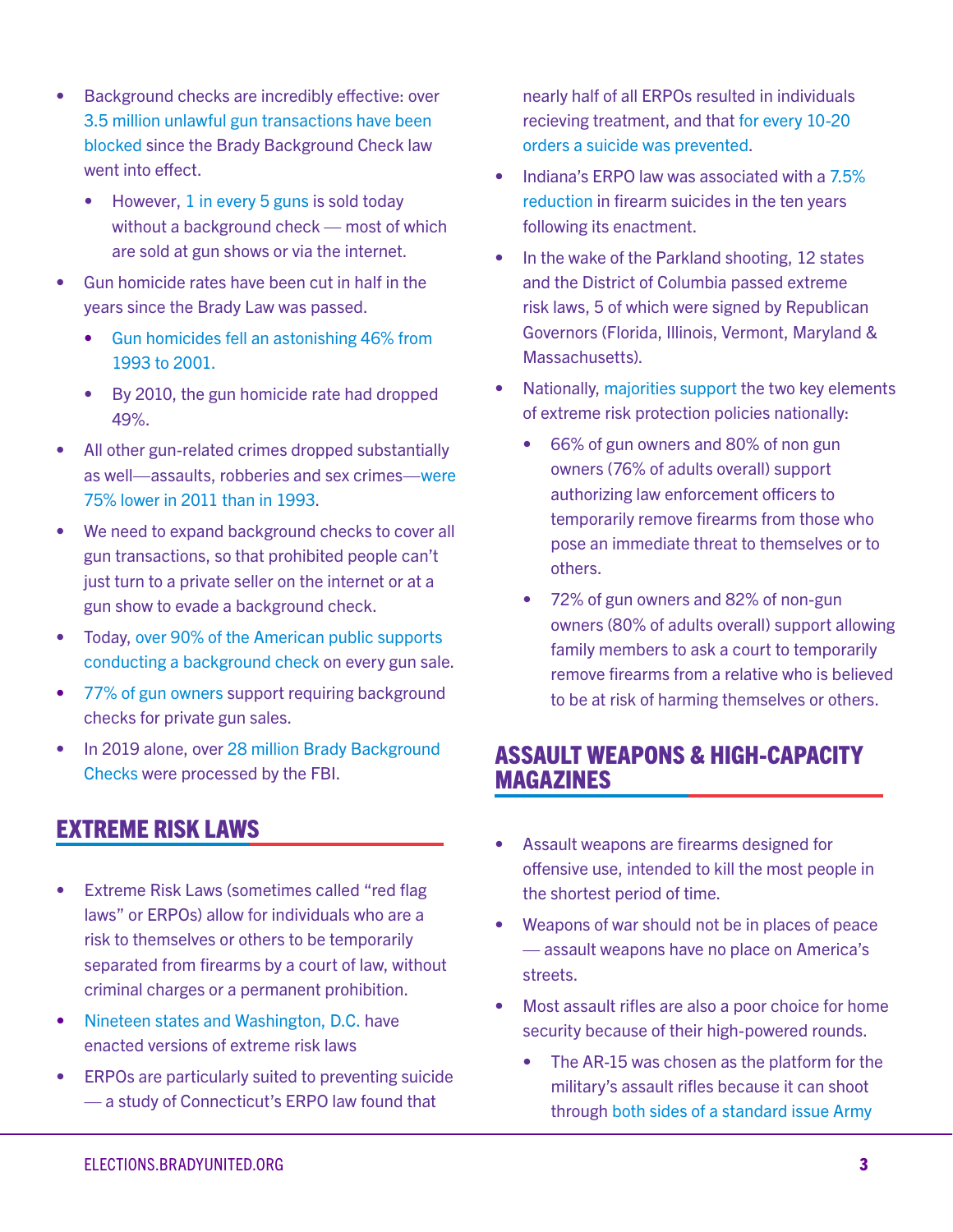[helmet at 300 yards](https://apps.dtic.mil/dtic/tr/fulltext/u2/a953009.pdf).

- If used for home defense, a missed shot could easily travel through several walls and injure or kill an unintended individual.
- The only functional difference between an AR-15 [and a military issue M4](https://www.pewpewtactical.com/ar15-vs-m4-difference/) is that the latter can shoot automatically.
- In 2016 and 2017, [1 in 5 officers killed in the line of](https://vpc.org/press/new-data-shows-one-in-five-law-enforcement-officers-slain-in-the-line-of-duty-in-2016-and-2017-were-felled-by-an-assault-weapon/)  [duty were killed by assault weapons](https://vpc.org/press/new-data-shows-one-in-five-law-enforcement-officers-slain-in-the-line-of-duty-in-2016-and-2017-were-felled-by-an-assault-weapon/).
- A [2004 DOJ report](https://www.ncjrs.gov/pdffiles1/nij/grants/204431.pdf) stated that high-capacity magazines are used in 31-41% of fatal police shootings, varying by city.
- According to a [2010 survey by the Police Executive](https://www.policeforum.org/assets/docs/Critical_Issues_Series/guns%20and%20crime%20-%20breaking%20new%20ground%20by%20focusing%20on%20the%20local%20impact%202010.pdf)  [Research Forum](https://www.policeforum.org/assets/docs/Critical_Issues_Series/guns%20and%20crime%20-%20breaking%20new%20ground%20by%20focusing%20on%20the%20local%20impact%202010.pdf), after the assault weapons ban expired in 2004, 37% of police agencies saw increases in criminal use of assault weapons and 38% reported a noticeable increase in criminal use of large capacity magazines.
- During the decade that the [1994 Assault Weapons](https://www.washingtonpost.com/news/wonk/wp/2018/02/15/its-time-to-bring-back-the-assault-weapons-ban-gun-violence-experts-say/)  [Ban was in effect](https://www.washingtonpost.com/news/wonk/wp/2018/02/15/its-time-to-bring-back-the-assault-weapons-ban-gun-violence-experts-say/), gun massacres fell by 37%t, and the number of people dying from gun massacres fell by 43%.
- The following decade after the ban expired there was a [183% increase in "massacres" and 239%](https://www.washingtonpost.com/news/wonk/wp/2018/02/15/its-time-to-bring-back-the-assault-weapons-ban-gun-violence-experts-say/)  [increase in fatalities.](https://www.washingtonpost.com/news/wonk/wp/2018/02/15/its-time-to-bring-back-the-assault-weapons-ban-gun-violence-experts-say/)
- A review of mass shootings between 2009 and 2015 demonstrated that in shootings where assault weapons or large capacity magazines are used, [155% more people are shot and 47% more](https://www.americanprogress.org/issues/guns-crime/reports/2019/08/12/473528/assault-weapons-high-capacity-magazines-must-banned/)  [die](https://www.americanprogress.org/issues/guns-crime/reports/2019/08/12/473528/assault-weapons-high-capacity-magazines-must-banned/) compared to those without them.
- After the federal assault weapons ban was adopted, the prevalence of assault weapons as a share of recovered crime guns [decreased between](https://www.ncjrs.gov/pdffiles1/nij/grants/204431.pdf)  [32% and 40%](https://www.ncjrs.gov/pdffiles1/nij/grants/204431.pdf) across several major cities.
- According to both a [2018 Quinnipiac University](https://poll.qu.edu/images/polling/us/us02202018_ugbw51.pdf)  [poll a](https://poll.qu.edu/images/polling/us/us02202018_ugbw51.pdf)nd a [2019 Fox News poll,](https://www.foxnews.com/politics/fox-news-poll-most-back-gun-restrictions-after-shootings-trump-ratings-down) 67% of all Americans support an assault weapons sales ban.
- Definition of assault weapons semi-automatic, center-fire firearms with at least a single feature

designed to increase lethality that is capable of accepting a detachable ammunition magazine, an internal magazine, capable of holding more than 10 rounds.

#### DOMESTIC VIOLENCE & GUNS

- An average of [529 women are killed by a husband](https://vpc.org/revealing-the-impacts-of-gun-violence/female-homicide-victimization-by-males/)  [or male dating partner with a gun every year](https://vpc.org/revealing-the-impacts-of-gun-violence/female-homicide-victimization-by-males/).
	- This means a woman is killed by an intimate partner with a gun every 16 hours.
- Women are [five times more likely to be killed](https://www.ncbi.nlm.nih.gov/pmc/articles/PMC1447915/) by an abusive intimate partner when her abuser has access to a firearm during an incident of domestic violence.
- Women living in the United States are 21 times [more likely to be killed with a gun](https://everytownresearch.org/stat/women-in-the-u-s-are-25-times-more-likely-to-be-killed-by-guns-than-women-in-other-high-income-countries/) than women living in other high-income countries.
- An analysis of domestic violence reports in 2016 showed that about [4.5 million American women](https://pubmed.ncbi.nlm.nih.gov/27630138/) reported that an intimate partner had threatened them with a gun.
- The majority of female homicides (64%) are perpetrated by current or former male intimate partners (as of 2015) and about [50-60% of these](https://injepijournal.biomedcentral.com/articles/10.1186/s40621-019-0182-2)  [homicides are carried out with a gun.](https://injepijournal.biomedcentral.com/articles/10.1186/s40621-019-0182-2)
- [60% of mass shooting events in the last 6](https://www.bloomberg.com/graphics/2020-mass-shootings-domestic-violence-connection/)  [years](https://www.bloomberg.com/graphics/2020-mass-shootings-domestic-violence-connection/) were either domestic violence attacks or perpetrated by those with a history of domestic violence.
- Convictions for a misdemeanor crime of domestic violence represents the [fourth-most frequent](https://www.fbi.gov/file-repository/2019-nics-operations-report.pdf/view)  [reason for a denial](https://www.fbi.gov/file-repository/2019-nics-operations-report.pdf/view) of a FBI-conducted background check, only behind a felony conviction, outstanding arrest warrant, and unlawful controlled substance user.
- Under current law, domestic abusers convicted of misdemeanor crimes of violence who are married to their victim or share a child in common are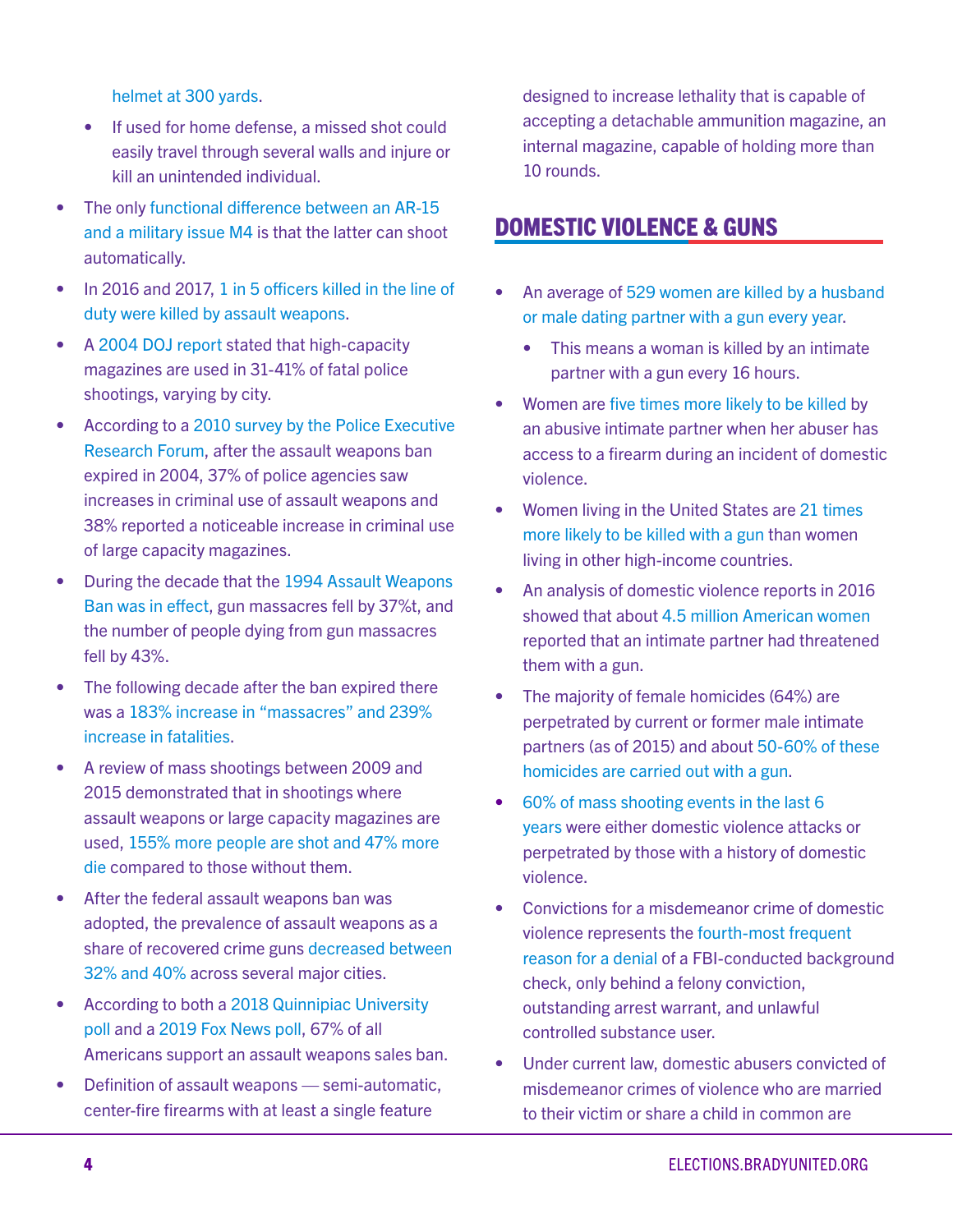prohibited from purchasing or possessing firearms. *There is no such law for dating partners who are convicted of misdemeanor crimes of violence.* 

#### DISPROPORTIONATE IMPACT OF GUN VIOLENCE IN COMMUNITIES OF COLOR, PARTICULARLY IN BLACK COMMUNITIES

- While the majority of gun deaths nationally are suicides, the opposite is true for communities of color. [Homicides account for 58% of Hispanic gun](https://webappa.cdc.gov/sasweb/ncipc/mortrate.html)  [deaths and 82% of Black gun deaths.](https://webappa.cdc.gov/sasweb/ncipc/mortrate.html)
- Black Americans [represent over 58% of all gun](https://webappa.cdc.gov/sasweb/ncipc/mortrate.html)  [homicide victims](https://webappa.cdc.gov/sasweb/ncipc/mortrate.html) despite only comprising [13% of](https://www.census.gov/quickfacts/fact/table/US/PST045219)  [the U.S. population](https://www.census.gov/quickfacts/fact/table/US/PST045219).
- The gun homicide rate for Hispanic victims is [more](https://webappa.cdc.gov/sasweb/ncipc/mortrate.html)  [than double](https://webappa.cdc.gov/sasweb/ncipc/mortrate.html) that for white victims.
- Black Americans are [over 11 times more likely than](https://webappa.cdc.gov/sasweb/ncipc/mortrate.html)  [white Americans to die by gun homicide.](https://webappa.cdc.gov/sasweb/ncipc/mortrate.html)
- In 2017, 57% of black adults said they knew [someone who has been shot](https://www.pewsocialtrends.org/2017/06/22/americas-complex-relationship-with-guns/), compared with 43% of whites.
- Homicide is the [second leading cause of death](https://vpc.org/studies/hispanic18.pdf) for Hispanics ages 15 to 24.
- Black children and teens (0-19) are [14 times](https://webappa.cdc.gov/sasweb/ncipc/mortrate.html) more likely than white children and teens to die by gun homicide.
- More than [two-thirds of Hispanic murder victims](https://vpc.org/studies/hispanic18.pdf)  [are killed with guns](https://vpc.org/studies/hispanic18.pdf).
- Gun violence is the [leading cause of injury-related](https://www.childrensdefense.org/wp-content/uploads/2018/06/Gun_Violence.pdf)  [death](https://www.childrensdefense.org/wp-content/uploads/2018/06/Gun_Violence.pdf) for Black children and teens (0-19).

#### STOPPING THE FLOW OF CRIME GUNS

• According to ATF's latest data, about [5% of gun](http://www.joebrower.com/RKBA/RKBA_FILES/GOV_DOCS/BATF_report_020400.pdf)  [dealers are responsible for about 90% of recovered](http://www.joebrower.com/RKBA/RKBA_FILES/GOV_DOCS/BATF_report_020400.pdf)  [crime guns.](http://www.joebrower.com/RKBA/RKBA_FILES/GOV_DOCS/BATF_report_020400.pdf)

- Most gun dealers are responsible 86% of dealers [do not have even a single crime gun traced](http://www.joebrower.com/RKBA/RKBA_FILES/GOV_DOCS/BATF_report_020400.pdf)  [to their business in a given year](http://www.joebrower.com/RKBA/RKBA_FILES/GOV_DOCS/BATF_report_020400.pdf).
- Amazingly, there is [no federal law on gun](https://www.motherjones.com/politics/2016/10/gun-trafficking-law-maloney-kenneth-thompson/)  [trafficking.](https://www.motherjones.com/politics/2016/10/gun-trafficking-law-maloney-kenneth-thompson/)
- Lost and stolen guns from gun dealers are a huge source of crime guns in America:
	- Between 2012 and 2019, [over 139,000 guns](https://www.atf.gov/resource-center/data-statistics)  [were reported lost or stolen](https://www.atf.gov/resource-center/data-statistics) from gun dealers, 61% of them reported "lost."
	- Between 2004 and 2011, [almost 175,000 guns](https://oig.justice.gov/reports/2013/e1305.pdf)  [were reported lost or stolen](https://oig.justice.gov/reports/2013/e1305.pdf) from gun dealers.
	- Lost and stolen guns don't just disappear into thin air, they often are redirected to the illegal market and end up on America's street.
- ATF doesn't currently require gun dealers to follow common sense business practices, and instead [issues voluntary guidance](https://www.atf.gov/firearms/docs/guide/safety-and-security-information-federal-firearms-licensees-atf-p-33172/download), including on locking up inventory or giving their employees background checks.
- ATF is also not doing their job to keep gun dealers responsible, and [regularly downgrades penalties](https://www.nytimes.com/2018/06/03/us/atf-gun-store-violations.html)  [for dealers that break the law](https://www.nytimes.com/2018/06/03/us/atf-gun-store-violations.html).
- In fact, ATF is supposed to inspect at least 20% of gun dealers every year, but fails regularly. In 2019, [ATF only inspected 10% of the 130,000 gun](https://www.atf.gov/resource-center/fact-sheet/fact-sheet-facts-and-figures-fiscal-year-2019)  [dealers](https://www.atf.gov/resource-center/fact-sheet/fact-sheet-facts-and-figures-fiscal-year-2019) in America.
	- Less than 0.5% of dealers had their licenses revoked.

#### POLICE VIOLENCE IS GUN VIOLENCE

• Police violence is the unlawful, unnecessary, or disproportionate use of force by police. Because police violence, in all of its forms, is facilitated by the direct use, threat, or perceived threat of firearms, not only to the victims but also bystanders with intent to intervene, police violence is gun violence.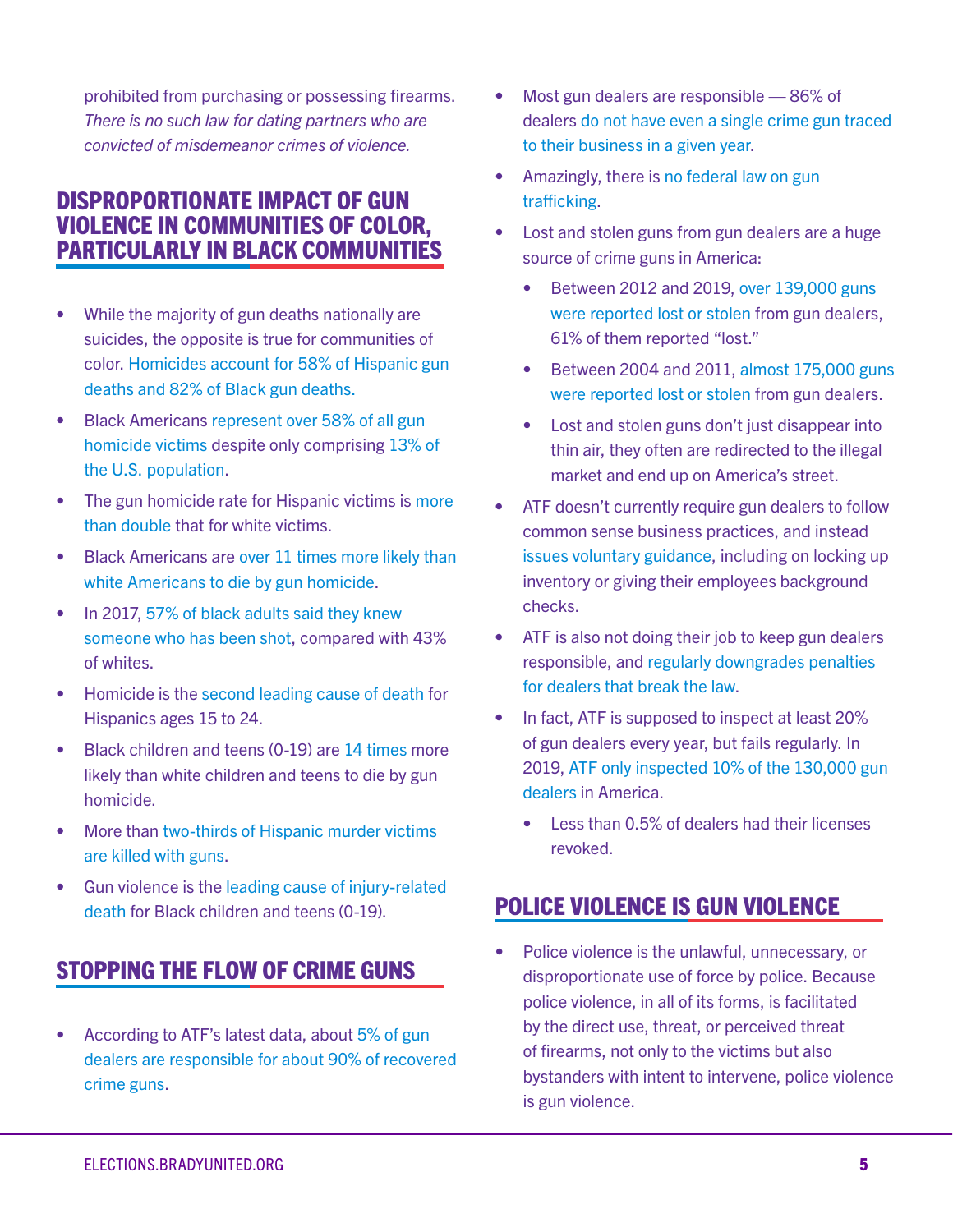- The rate of police violence in America far exceeds that in similar industrialized countries interactions with an American police officer are [10 times more likely to end in death than police](https://www.cnn.com/2020/06/08/us/us-police-floyd-protests-country-comparisons-intl/index.html)  [encounters in the U.K.](https://www.cnn.com/2020/06/08/us/us-police-floyd-protests-country-comparisons-intl/index.html).
- Black men are [2.8 times more likely to be the](https://ajph.aphapublications.org/doi/10.2105/AJPH.2016.303575)  [victims of deadly police force](https://ajph.aphapublications.org/doi/10.2105/AJPH.2016.303575) than their white peers.
- Similarly, Latino men face higher [lifetime risk](https://www.pnas.org/content/116/34/16793) of being killed by police than do their white peers.
- Black and Latinx citizens are [three times as likely](https://www.aclu.org/sites/default/files/assets/141027_iachr_racial_disparities_aclu_submission_0.pdf)  [to be searched by police](https://www.aclu.org/sites/default/files/assets/141027_iachr_racial_disparities_aclu_submission_0.pdf) when stopped, and are [twice as likely to have force used or threatened](https://www.bjs.gov/content/pub/pdf/cpp15.pdf) whenever they're approached by police.
- In the four weeks leading to George Floyd's death, there was [an average of over 23 fatal police](https://www.aclu.org/sites/default/files/field_document/aclu_the_other_epidemic_fatal_police_shootings_2020.pdf)  [shootings each week.](https://www.aclu.org/sites/default/files/field_document/aclu_the_other_epidemic_fatal_police_shootings_2020.pdf)
- Among Black Americans, [93% reported that](https://www.washingtonpost.com/context/june-9-14-2020-washington-post-ipsos-poll/9da7d577-8bba-4319-97bb-2cea5aebca7e/?itid=lk_inline_manual_2&utm_source=The+Trace+mailing+list&utm_campaign=fbda61c396-EMAIL_CAMPAIGN_2019_09_24_04_06_COPY_01&utm_medium=email&utm_term=0_f76c3ff31c-fbda61c396-112474937)  [police treatment of Black Americans](https://www.washingtonpost.com/context/june-9-14-2020-washington-post-ipsos-poll/9da7d577-8bba-4319-97bb-2cea5aebca7e/?itid=lk_inline_manual_2&utm_source=The+Trace+mailing+list&utm_campaign=fbda61c396-EMAIL_CAMPAIGN_2019_09_24_04_06_COPY_01&utm_medium=email&utm_term=0_f76c3ff31c-fbda61c396-112474937) was one of the most important, or the most important, issue determining their vote for president, ranking higher than any other issue.
- Despite only comprising 13% of the U.S. population, Black individuals account for [over 38%](https://www.bop.gov/about/statistics/statistics_inmate_race.jsp)  [of the prison population](https://www.bop.gov/about/statistics/statistics_inmate_race.jsp) in 2020.

#### THE PUBLIC HEALTH CARE COSTS OF GUN VIOLENCE

- The total charges associated with emergency department visits and inpatient management of firearm-related injuries for individuals [younger than](https://jamanetwork.com/journals/jamapediatrics/fullarticle/2707902)  [18 years old](https://jamanetwork.com/journals/jamapediatrics/fullarticle/2707902) amounts to \$270 million per year.
- The cost of *initial* hospitalizations alone for victims of gunshots is more than [\\$700 million annually](https://ajph.aphapublications.org/doi/10.2105/AJPH.2017.303684) in the United States. Average *initial* hospitalization cost per patient is approximately \$24,000-32,000.
- Medicaid covered [\\$2.3 billion](https://ajph.aphapublications.org/doi/10.2105/AJPH.2017.303684) of the \$6.6 billion in costs related to initial hospital stays for gunshot

victims from 2006-2014.

• American trauma centers treat 1,565 gunshot [wounds](https://www.ncbi.nlm.nih.gov/pmc/articles/PMC4700838/) each week.

#### CHILDREN, TEENS & GUNS

- Every year, [7,878 children and teens \(ages 1-17\)](https://www.bradyunited.org/key-statistics#:~:text=Every%20year%2C%20114%2C328%20people%20are%20shot.&text=76%2C725%20people%20survive%20gunshot%20injuries,survive%20an%20attempted%20gun%20suicide) are shot in the United States.
- Every year [3062 children and teens \(ages 0-19\) are](https://webappa.cdc.gov/sasweb/ncipc/mortrate.html)  [killed with guns.](https://webappa.cdc.gov/sasweb/ncipc/mortrate.html)
	- Over 8 children and teens are killed every day with guns.
	- One child or teen will die by gun *every 3 hours*  in the United States.
- Firearm-related deaths are the [2nd leading cause](https://www.reuters.com/article/us-health-funding-children-firearms/second-leading-cause-of-death-in-children-firearms-attract-few-u-s-research-dollars-idUSKBN1WO2MJ)  [of death for children and teens](https://www.reuters.com/article/us-health-funding-children-firearms/second-leading-cause-of-death-in-children-firearms-attract-few-u-s-research-dollars-idUSKBN1WO2MJ) (1-19), surpassing deaths from pediatric congenital anomalies, heart disease, the flu, pneumonia, and a variety of other chronic diseases.
- Over [75% of school shootings](https://www.wsj.com/articles/in-school-shootings-most-guns-come-from-home-1522920600) are facilitated by kids having access to unsecured and/or unsupervised guns at home.
- More than [80% of guns used by youth in suicide](https://injury.research.chop.edu/violence-prevention-initiative/types-violence-involving-youth/gun-violence/gun-violence-facts-and#.XOf61qQpBEZ)  [attempts](https://injury.research.chop.edu/violence-prevention-initiative/types-violence-involving-youth/gun-violence/gun-violence-facts-and#.XOf61qQpBEZ) were kept in the home of the victim, a relative, or a friend.
- More than [75% of first and second graders](https://injury.research.chop.edu/violence-prevention-initiative/types-violence-involving-youth/gun-violence/gun-violence-facts-and#.X1upSIt7lPZ) know where their parents keep their firearms. Additionally, 36% of those children admitted to handling the weapons, contradicting their parents' belief that they had not.

#### SAFE STORAGE & FAMILY FIRE

• ["Family fire](https://www.endfamilyfire.org/)" is a shooting involving an improperly stored or misused gun in the home that results in death or injury. Unintentional shootings, suicide, and intentional shootings are all forms of family fire.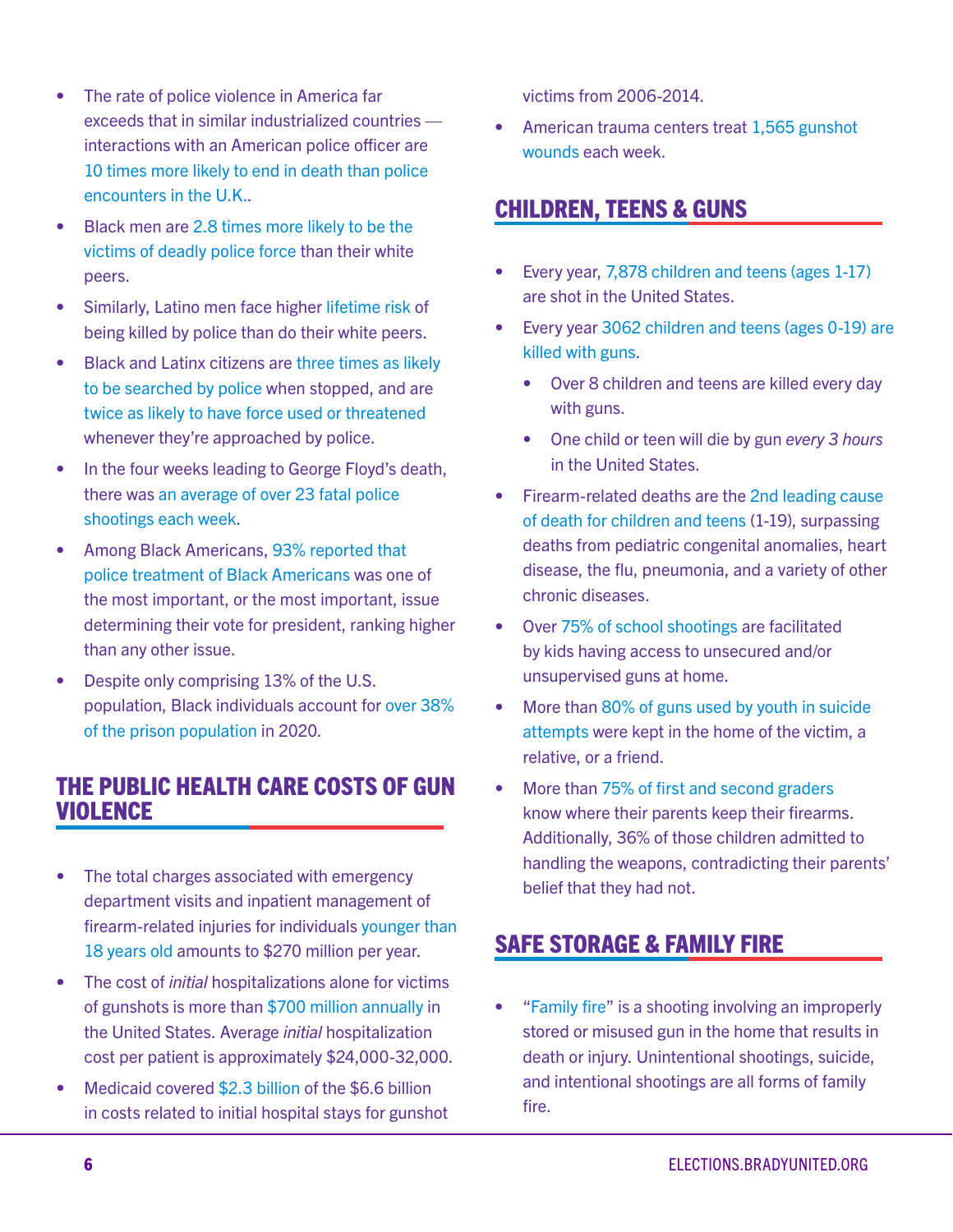- [8 children and teens](https://www.bradyunited.org/key-statistics) are unintentionally injured or killed each day by family fire.
- [4.6 million children](https://www.ncbi.nlm.nih.gov/pmc/articles/PMC5993703/) live in a home with an unlocked, loaded firearm.
- Among children, [89% of unintentional shooting](https://pubmed.ncbi.nlm.nih.gov/8904856/)  [deaths occur in the home](https://pubmed.ncbi.nlm.nih.gov/8904856/).
- Keeping guns locked and unloaded was [found](https://jamanetwork.com/journals/jama/fullarticle/200330)  [to have a protective effect against unintentional](https://jamanetwork.com/journals/jama/fullarticle/200330)  [shootings and suicide amoung youth](https://jamanetwork.com/journals/jama/fullarticle/200330), reducing odds of death by 73%.
- Storing ammunition separately from a firearm [reduces the risk of an unintentional shooting](https://jamanetwork.com/journals/jama/fullarticle/200330)  [among youth by 61%.](https://jamanetwork.com/journals/jama/fullarticle/200330)
- Over [70% of kids](https://pubmed.ncbi.nlm.nih.gov/16651499/) know where the guns in their homes are stored, and one study showed that [1 in](https://pubmed.ncbi.nlm.nih.gov/16651499/)  [5 parents](https://pubmed.ncbi.nlm.nih.gov/16651499/) who said their child never handled guns without supervision were contradicted by their child's reports.
- More than [70% of the guns](https://www.ncbi.nlm.nih.gov/pubmed/10437764) used in pediatric suicide attempts were stored in their own residence, or the resident of a relative or friend.
- Firearm owners who keep their firearms locked or unloaded were at least [60% less likely to die](https://jech.bmj.com/content/58/10/841) from firearm related suicide than those who store their firearms unlocked and/or loaded.

#### FIREARM SUICIDE

- About [60% of gun deaths are suicides —](https://www.bradyunited.org/key-statistics#:~:text=Every%20year%2C%20114%2C328%20people%20are%20shot.&text=76%2C725%20people%20survive%20gunshot%20injuries,survive%20an%20attempted%20gun%20suicide) an average of 22,926 per year.
- In 2018, over 24,400 individuals in America died [by firearm suicide.](https://webappa.cdc.gov/sasweb/ncipc/mortrate.html)
	- That means someone died by gun suicide every 21 and a half minutes.
- Firearms are extremely lethal compared to other commonly used methods in suicide attempts [less than 10% of all suicidal acts are fatal](https://www.acpjournals.org/doi/10.7326/M19-1324), but [90%](https://www.ncbi.nlm.nih.gov/pmc/articles/PMC1446422/)  [of suicidal acts with a firearm result in death.](https://www.ncbi.nlm.nih.gov/pmc/articles/PMC1446422/)
- The most common attempted method of suicide, drug overdose, [is fatal in less than 3% of cases](https://www.hsph.harvard.edu/magazine/magazine_article/guns-suicide/).
- Access to a gun in the home [increases the risk of](https://www.acpjournals.org/doi/10.7326/M13-1301)  [suicide death by 300%](https://www.acpjournals.org/doi/10.7326/M13-1301).
- Suicide is implusive, and preventable. Most decisions about suicide, [occur within less than an](https://pubmed.ncbi.nlm.nih.gov/19026258/)  [hour of thinking about them](https://pubmed.ncbi.nlm.nih.gov/19026258/). If lethal means such as firearms are inaccessible, the risk of suicide drops dramaticall.
- A second chance is critical, [nine in 10 survivors of](https://pubmed.ncbi.nlm.nih.gov/12204922/)  [suicide attempts will not go on to die by suicide](https://pubmed.ncbi.nlm.nih.gov/12204922/).

#### VETERANS, THE MILITARY, AND FIREARM SUICIDE

- Every day, [17 veterans die by suicide](https://www.mentalhealth.va.gov/docs/data-sheets/2019/2019_National_Veteran_Suicide_Prevention_Annual_Report_508.pdf), and 70% use a gun.
- Every day, [one Active Duty member of the military](https://www.dspo.mil/Portals/113/2018%20DoD%20Annual%20Suicide%20Report_FINAL_25%20SEP%2019_508c.pdf)  [will die by suicide,](https://www.dspo.mil/Portals/113/2018%20DoD%20Annual%20Suicide%20Report_FINAL_25%20SEP%2019_508c.pdf) and 60% will use a firearm.
- While veterans make up less than 8% of the population, [they account for 18% of suicides](https://www.ncsl.org/blog/2017/11/10/veterans-by-the-numbers.aspx) in the United States.
- Veterans have a [suicide rate](https://www.mentalhealth.va.gov/docs/data-sheets/2019/2019_National_Veteran_Suicide_Prevention_Annual_Report_508.pdf) that is 1.5 times that of civilian adults, and women veterans have an even higher rate — more than twice that of their civilian counterparts.
- Nearly half of all women veterans who died by suicide use a firearm, [compared to just over a](https://www.mentalhealth.va.gov/suicide_prevention/docs/Women_Veterans_Fact_Sheet_508.pdf)  [quarter of civilian women.](https://www.mentalhealth.va.gov/suicide_prevention/docs/Women_Veterans_Fact_Sheet_508.pdf)
- Veterans have a much higher rate of gun ownership. While only one-third of Americans own firearms, [nearly half of veterans own guns.](https://injepijournal.biomedcentral.com/articles/10.1186/s40621-017-0130-y)
- At the current rate, the number of veterans and active duty service members that will die by suicide in 2020 is *higher than the number of service members we have lost to combat related injuries in Iraq and Afghanistan combined*.
- In a [2013 Center for American Progress poll](https://cdn.americanprogressaction.org/wp-content/uploads/2013/04/CAP-Veterans-Survey-on-Guns-Press-Memo-V2.pdf) –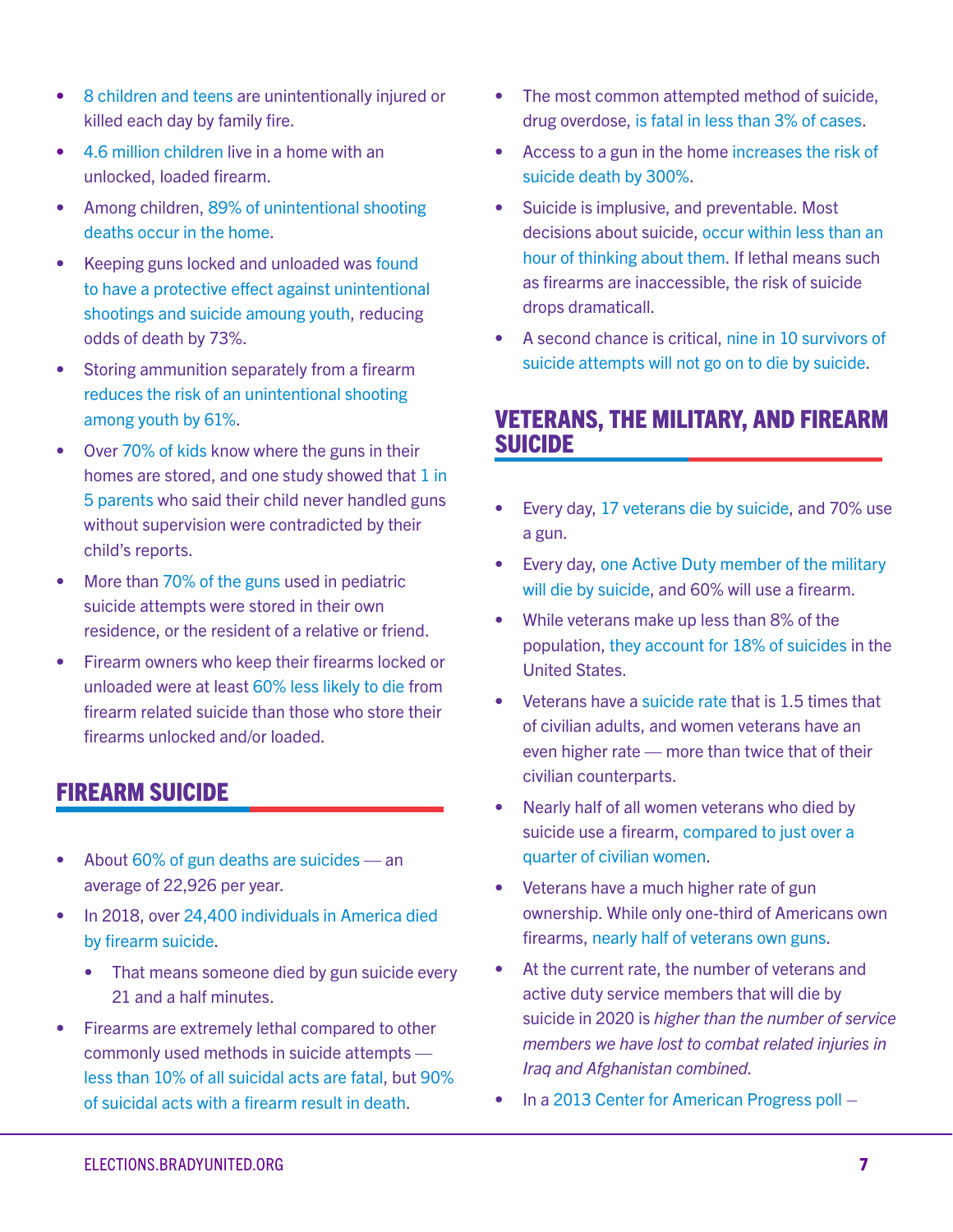- 91% of vets supported requiring a criminal background check of every person who wants to buy a firearm;
- 85% of vets said it's "important" for leaders in Washington to address gun violence;
- 85% of vets said "we can protect responsible gun owners' Second Amendment rights while still making it more difficult for criminals and other dangerous people to obtain guns;"
- 99% of vets supported increasing criminal penalties for people convicted of illegally trafficking guns to criminals.

#### GUN VIOLENCE AGAINST LAW ENFORCEMENT

- Guns in the hands of prohibited individuals pose an imminent risk to law enforcement — the [number](https://ucr.fbi.gov/leoka/2019/tables/table-28.xls)  [one cause of death](https://ucr.fbi.gov/leoka/2019/tables/table-28.xls) for law enforcement officers killed in the line of duty is firearms.
- Assault-style guns are the weapon behind the death of [one out of every five law enforcement](https://vpc.org/press/new-data-shows-one-in-five-law-enforcement-officers-slain-in-the-line-of-duty-in-2016-and-2017-were-felled-by-an-assault-weapon/)  [officers](https://vpc.org/press/new-data-shows-one-in-five-law-enforcement-officers-slain-in-the-line-of-duty-in-2016-and-2017-were-felled-by-an-assault-weapon/) killed in the line of duty by guns in 2016 and 2017.
- Between 2010 and 2019, 511 police officers were murdered in the line of duty — [over 92% of them](https://ucr.fbi.gov/leoka/2019/tables/table-28.xls)  [were killed with firearms](https://ucr.fbi.gov/leoka/2019/tables/table-28.xls), while 6% were killed by vehicles and only 0.5% were killed with knives.
- Between 2009 and 2018, 1062 police officers [were assaulted in the line of duty](https://ucr.fbi.gov/leoka/2018/tables/table-89.xls) and survived — [74% of them were assaulted with firearms](https://ucr.fbi.gov/leoka/2018/tables/table-116.xls) (786 assaults).

#### GHOST GUNS & 3D-PRINTED GUNS

- [Ghost guns](https://www.bradyunited.org/fact-sheets/what-are-ghost-guns) are untraceable firearms, that undermine all existing gun laws.
- Most commonly, ghost guns are firearms that are

constructed from "unfinished" frames or receivers by individuals who don't have a manufacturing license from the federal government.

- Frames and receivers are the only part of a firearm that ATF regulates as firearms themselves. If you are able to make one at home, all other parts needed to complete the firearm can also be purchased without a background check.
- Ghost guns are designed and marketed to circumvent federal regulations, they are often sold as [kits that include all the pieces and tools](https://thecrimereport.org/2020/08/27/four-cities-sue-atf-seek-halt-to-ghost-gun-kits/)  [necessary to complete them](https://thecrimereport.org/2020/08/27/four-cities-sue-atf-seek-halt-to-ghost-gun-kits/).
- These untraceable weapons have been linked nationwide to [homicides](https://www.mercurynews.com/2015/08/06/homemade-gun-in-stanford-students-murder-suicide-spurs-question-on-ghost-guns/), [suicides](https://www.mercurynews.com/2015/08/06/homemade-gun-in-stanford-students-murder-suicide-spurs-question-on-ghost-guns/), [school](https://www.cnn.com/2019/11/21/us/saugus-shooting-ghost-gun/index.html)  [shootings](https://www.cnn.com/2019/11/21/us/saugus-shooting-ghost-gun/index.html), [mass shootings,](https://www.kcra.com/article/6-dead-incl-gunman-9-injured-in-tehama-county-shooting-rampage/13600667) [robberies,](https://www.nbcbayarea.com/news/local/ghost-guns-are-everywhere-in-california/190291/) the [shooting](https://www.forbes.com/sites/tommybeer/2020/06/16/accused-killer-of-california-cops-was-associated-with-right-wing-boogaloo-movement/#fa4007959bd9)  [deaths of law enforcement officers, and acts of](https://www.forbes.com/sites/tommybeer/2020/06/16/accused-killer-of-california-cops-was-associated-with-right-wing-boogaloo-movement/#fa4007959bd9)  [domestic violence](https://www.forbes.com/sites/tommybeer/2020/06/16/accused-killer-of-california-cops-was-associated-with-right-wing-boogaloo-movement/#fa4007959bd9).
- In 2020, the Los Angeles division of the ATF recently said that [almost half of their cases are](https://abc7.com/5893043/)  [focused on ghost guns.](https://abc7.com/5893043/)
- In Washington, D.C., only 3 ghost guns were recovered in 2017, and [skyrocketed up to 116](https://www.washingtonpost.com/local/public-safety/dc-mayor-signs-law-banning-ghost-gun-kits-from-district/2020/03/11/07c36f56-6393-11ea-b3fc-7841686c5c57_story.html) in 2019 (at least four were tied to murders).
- In August 2019, an ex-con used a semi-automatic ghost gun [to shoot three California Highway Patrol](https://www.nbcnews.com/news/crime-courts/ex-con-who-killed-california-cop-used-homemade-ghost-gun-n1042811)  [officers](https://www.nbcnews.com/news/crime-courts/ex-con-who-killed-california-cop-used-homemade-ghost-gun-n1042811), one fatally.
- Recent technology has opened the door to "3-D printed guns," [a type of ghost gun](https://gen.medium.com/the-3d-printed-gun-isnt-coming-it-s-already-here-6855fd394a47) made with three-dimensional printers.
	- These guns can be made almost entirely [of plastic,](https://www.newsweek.com/3d-printed-guns-what-you-need-know-1050698) rendering most modern security devices like metal detectors ineffective in detecting their presence.
	- More commonly, [3D printers are used to build](https://gen.medium.com/the-3d-printed-gun-isnt-coming-it-s-already-here-6855fd394a47)  [frames or receivers](https://gen.medium.com/the-3d-printed-gun-isnt-coming-it-s-already-here-6855fd394a47), the only regulated piece of a firearm, which allows prohibited individuals to evade background checks.
	- The release of the digital files that makes this